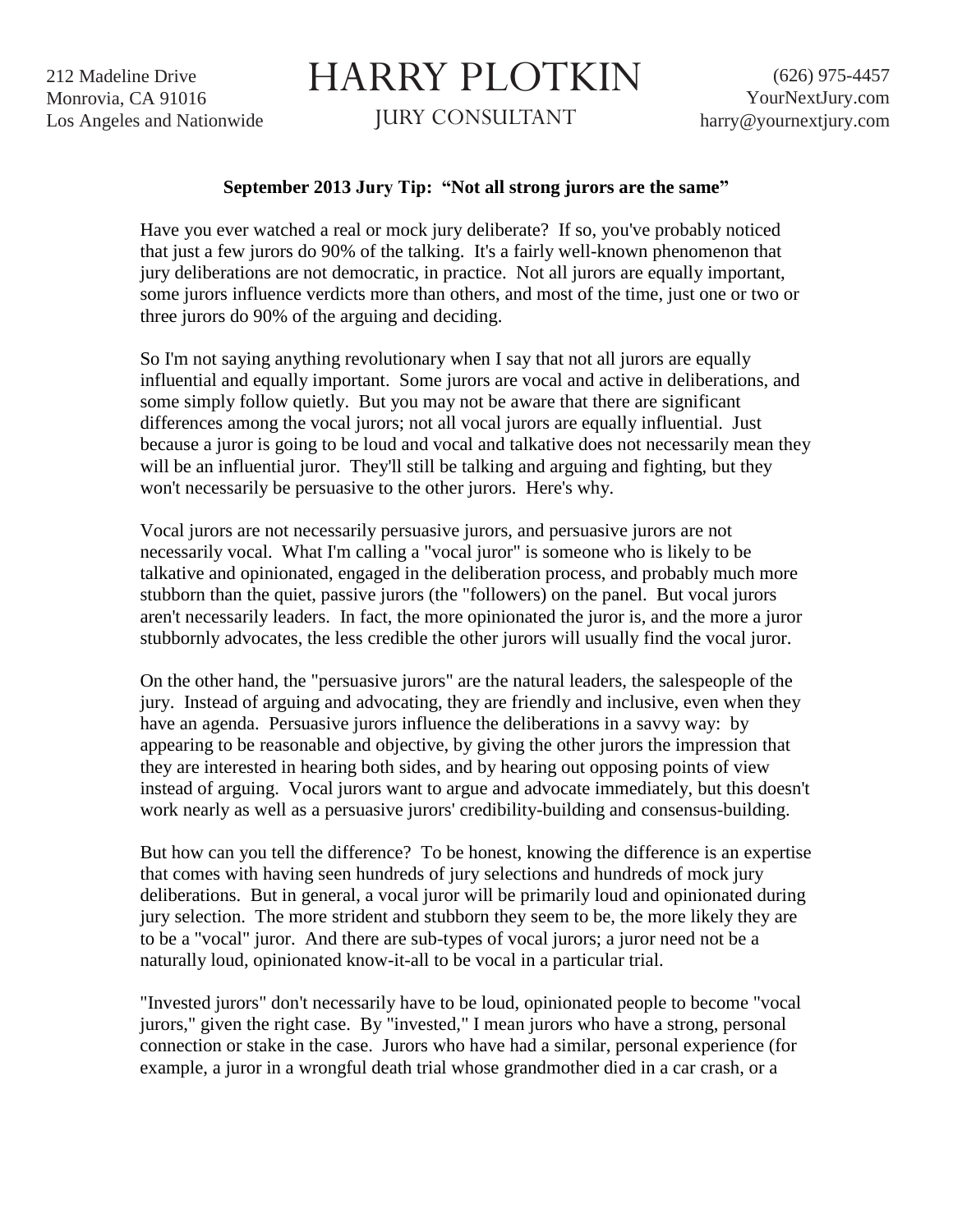juror in a medical malpractice trial whose spouse is a surgeon) or relationship will be much more emotionally and intellectually "invested" in the case and its outcome.

Persuasive jurors don't come across as loud, stubborn, or opinionated. They are usually enthusiastic and interested during jury selection, never withdrawn; they certainly have opinions, but they take great pains to appear objective and reasonable. Persuasive jurors have something likeable or magnetic about them, so you as the attorney will probably be drawn to them. Appearing friendly, reasonable, talkative, and highly engaged without seeming strident or abrasive is the general equation for a persuasive juror.

And again, there are sub-types of persuasive jurors. One in particular is the "expert juror." Jurors love to follow jurors they perceive as a reliable authority on the complex, confusing issues being presented; sometimes it's the juror the others perceive as the smartest or most sophisticated, but whenever a juror is particularly knowledgeable about the issues involved in trial, that "expert juror" will become a "persuasive juror" that can influence all the others. This is why lawyers are so dangerous and influential on jury panels. I hope I'm not hurting your feelings when I say that jurors don't listen to lawyers because they love and admire you; it's because they defer to your training and understanding of the law.

Be careful, though, when you identify an expert juror: they don't always know what they're talking about, so make sure that the lawyer or engineer or human resources representative on your jury panel actually sees the issues the same way you do.

It's important to understand the reason an expert juror is influential while a vocal juror is not. Jurors are persuaded by other jurors' information, not other jurors' opinions. Jurors won't necessarily be persuaded by a vocal jurors' attitude that "insurance companies are greedy and dishonest," but they will be persuaded by a juror who shares a story about an insurance company ripping off her brother-in-law, and they will definitely be persuaded by a juror who works as an auditor for the insurance industry.

Now why does it matter if a juror is vocal or persuasive, invested or an expert? No matter what a juror is, you obviously want to strike those who are more receptive to the other side's case and keep those who seem receptive to yours. If you have enough strikes to get rid of all the bad persuasive jurors and all the bad vocal jurors, who cares what kind the jurors are? Because when you don't have enough strikes to get rid of all the jurors you distrust, as you often won't, you'll need to prioritize.

The quiet, passive followers should be the last you strike; only get rid of them as a luxury. As I've written before, I would often rather strike an influential juror who may be good but may be dangerous than a quiet juror I'm sure will be against me, especially when I love the makeup of the whole panel. First off should be the persuasive jurors; they can simply do too much damage because of how influential they can be. These are the jurors who can swing the entire panel the other way. I'd rather keep a bad vocal juror than a bad persuasive juror. As stubborn and dug-in as they can be, vocal jurors won't